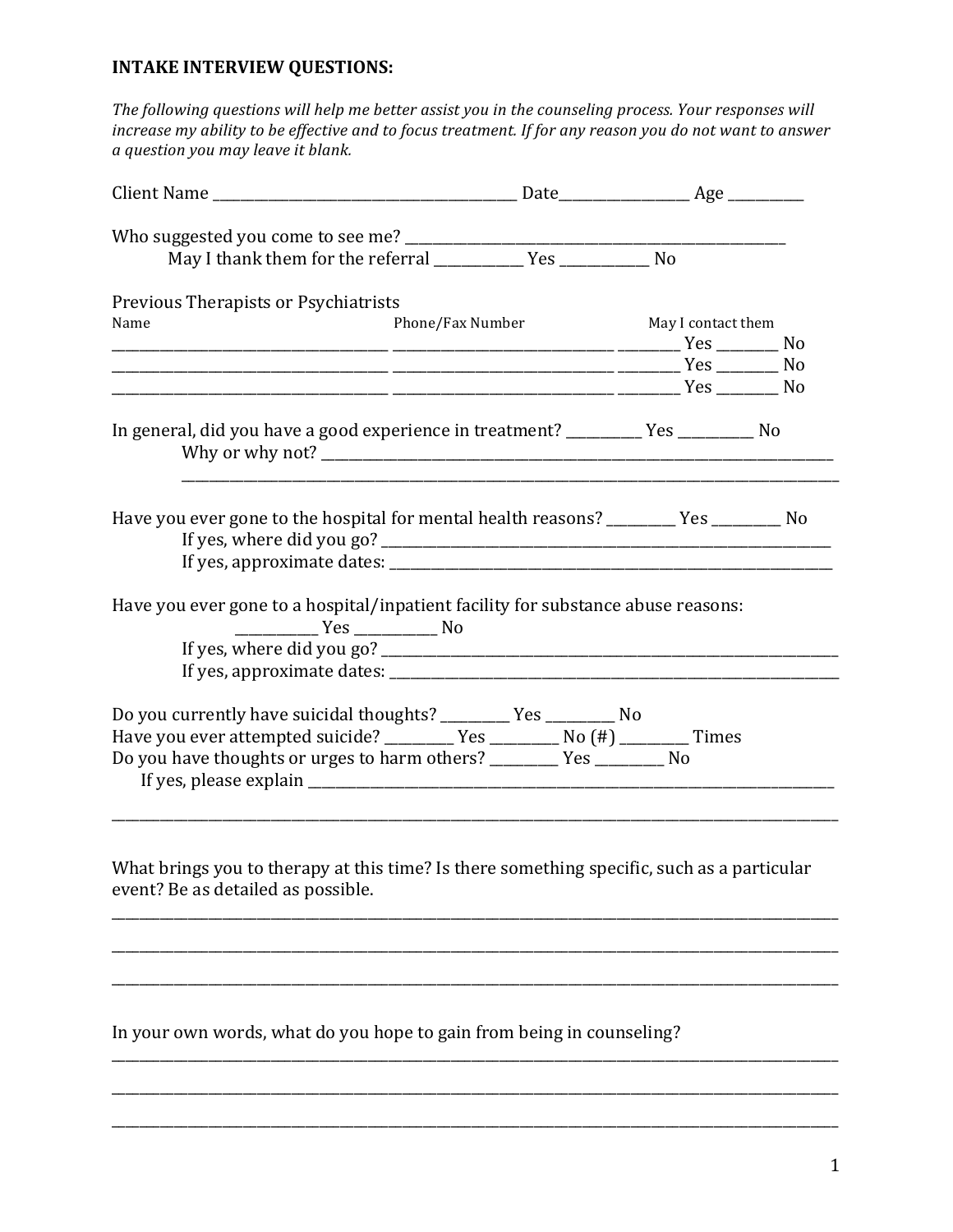What do you see as your strengths? (Couples please also identify relationship strengths).

\_\_\_\_\_\_\_\_\_\_\_\_\_\_\_\_\_\_\_\_\_\_\_\_\_\_\_\_\_\_\_\_\_\_\_\_\_\_\_\_\_\_\_\_\_\_\_\_\_\_\_\_\_\_\_\_\_\_\_\_\_\_\_\_\_\_\_\_\_\_\_\_\_\_\_\_\_\_\_\_\_\_\_\_\_\_\_\_\_\_\_\_\_\_\_\_\_\_\_\_\_\_\_\_\_

\_\_\_\_\_\_\_\_\_\_\_\_\_\_\_\_\_\_\_\_\_\_\_\_\_\_\_\_\_\_\_\_\_\_\_\_\_\_\_\_\_\_\_\_\_\_\_\_\_\_\_\_\_\_\_\_\_\_\_\_\_\_\_\_\_\_\_\_\_\_\_\_\_\_\_\_\_\_\_\_\_\_\_\_\_\_\_\_\_\_\_\_\_\_\_\_\_\_\_\_\_\_\_\_\_

\_\_\_\_\_\_\_\_\_\_\_\_\_\_\_\_\_\_\_\_\_\_\_\_\_\_\_\_\_\_\_\_\_\_\_\_\_\_\_\_\_\_\_\_\_\_\_\_\_\_\_\_\_\_\_\_\_\_\_\_\_\_\_\_\_\_\_\_\_\_\_\_\_\_\_\_\_\_\_\_\_\_\_\_\_\_\_\_\_\_\_\_\_\_\_\_\_\_\_\_\_\_\_\_\_

## **Family Background**

Do you have any family members with psychiatric or psychological issues? If so, please describe.

\_\_\_\_\_\_\_\_\_\_\_\_\_\_\_\_\_\_\_\_\_\_\_\_\_\_\_\_\_\_\_\_\_\_\_\_\_\_\_\_\_\_\_\_\_\_\_\_\_\_\_\_\_\_\_\_\_\_\_\_\_\_\_\_\_\_\_\_\_\_\_\_\_\_\_\_\_\_\_\_\_\_\_\_\_\_\_\_\_\_\_\_\_\_\_\_\_\_\_\_\_\_\_\_\_

\_\_\_\_\_\_\_\_\_\_\_\_\_\_\_\_\_\_\_\_\_\_\_\_\_\_\_\_\_\_\_\_\_\_\_\_\_\_\_\_\_\_\_\_\_\_\_\_\_\_\_\_\_\_\_\_\_\_\_\_\_\_\_\_\_\_\_\_\_\_\_\_\_\_\_\_\_\_\_\_\_\_\_\_\_\_\_\_\_\_\_\_\_\_\_\_\_\_\_\_\_\_\_\_\_

## **Medical Information**

Please list your primary care physician as well as any other doctors who prescribe you medication.

| Primary Care Physician's Name    | <b>Phone Number</b> |
|----------------------------------|---------------------|
| <b>Prescribing Doctor's Name</b> | <b>Phone Number</b> |
| <b>Prescribing Doctor's Name</b> | <b>Phone Number</b> |

Current Drugs/medications/nutritional supplements that you are taking:

| <b>Medication Name</b> | <b>Reason for Medication</b> | <b>Dosage</b> | Frequency |
|------------------------|------------------------------|---------------|-----------|
|                        |                              |               |           |
|                        |                              |               |           |
|                        |                              |               |           |
|                        |                              |               |           |
|                        |                              |               |           |
|                        |                              |               |           |
|                        |                              |               |           |

| Do you smoke                            | Yes (#)<br>N <sub>0</sub> | per day                    |          |       |
|-----------------------------------------|---------------------------|----------------------------|----------|-------|
| Do you drink alcohol                    | N <sub>0</sub>            | Yes (# of drinks)          | per week |       |
| Do you engage in recreational drug use? |                           |                            | Yes      |       |
| Do you exercise?                        | Regularly                 | <i><b>Occasionally</b></i> | Rarely   | Never |

Please list any major illnesses, accidents, and/or hospitalizations within the last 5 years.

\_\_\_\_\_\_\_\_\_\_\_\_\_\_\_\_\_\_\_\_\_\_\_\_\_\_\_\_\_\_\_\_\_\_\_\_\_\_\_\_\_\_\_\_\_\_\_\_\_\_\_\_\_\_\_\_\_\_\_\_\_\_\_\_\_\_\_\_\_\_\_\_\_\_\_\_\_\_\_\_\_\_\_\_\_\_\_\_\_\_\_\_\_\_\_\_\_\_\_\_\_\_\_\_\_

\_\_\_\_\_\_\_\_\_\_\_\_\_\_\_\_\_\_\_\_\_\_\_\_\_\_\_\_\_\_\_\_\_\_\_\_\_\_\_\_\_\_\_\_\_\_\_\_\_\_\_\_\_\_\_\_\_\_\_\_\_\_\_\_\_\_\_\_\_\_\_\_\_\_\_\_\_\_\_\_\_\_\_\_\_\_\_\_\_\_\_\_\_\_\_\_\_\_\_\_\_\_\_\_\_